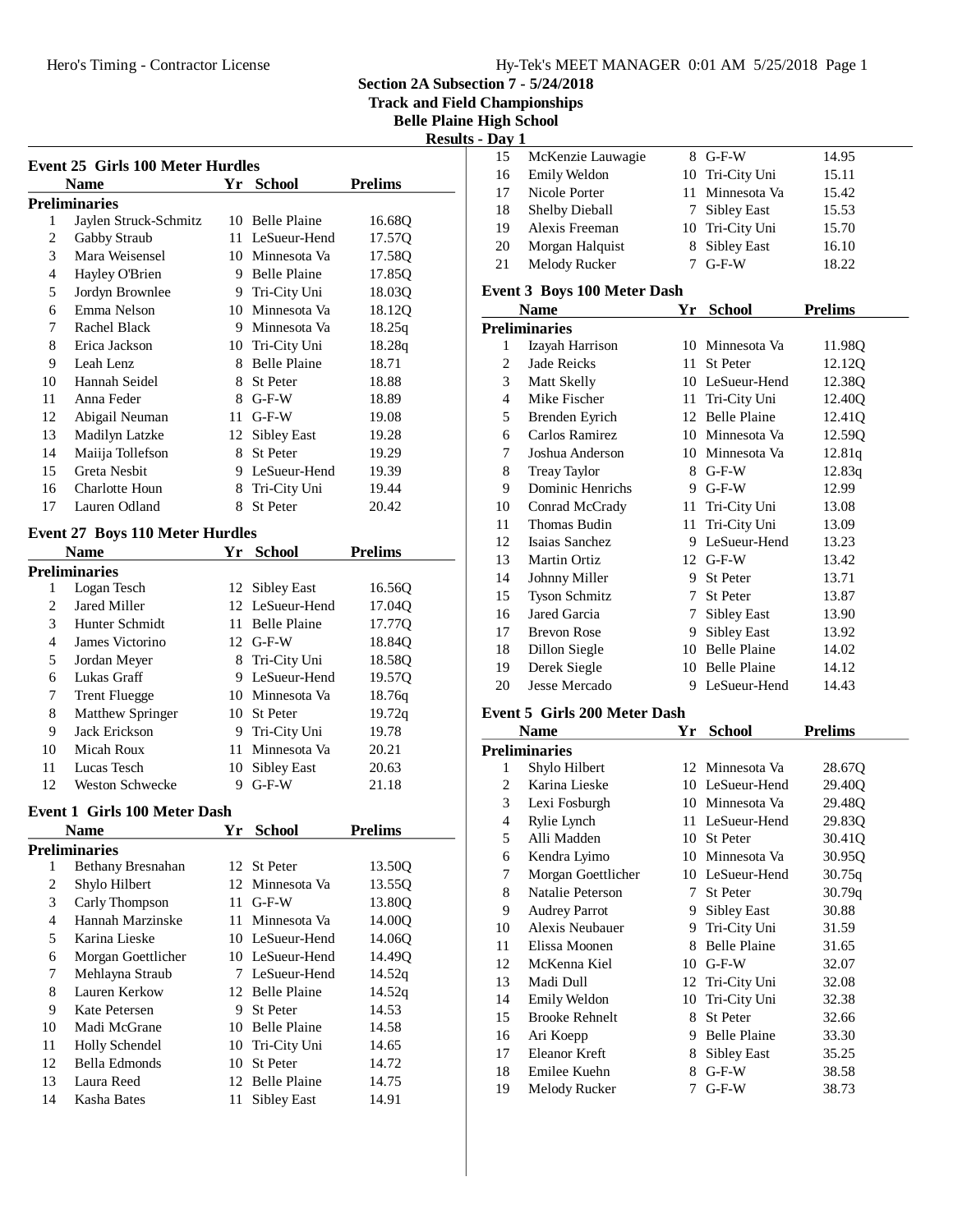Hero's Timing - Contractor License

**Section 2A Subsection 7 - 5/24/2018**

**Track and Championships** 

**Belle High School** 

|                |                                     |    |                    | лими <i>н</i> и мим<br>Track and Fiel<br><b>Belle Plain</b> | Result |
|----------------|-------------------------------------|----|--------------------|-------------------------------------------------------------|--------|
|                | <b>Event 7 Boys 200 Meter Dash</b>  |    |                    |                                                             |        |
|                | <b>Name</b><br><b>Preliminaries</b> | Yr | <b>School</b>      | <b>Prelims</b>                                              |        |
| 1              | Izayah Harrison                     |    | 10 Minnesota Va    | 24.76Q                                                      |        |
| 2              | Abdikadir Mohamed                   | 12 | <b>St Peter</b>    | 25.03Q                                                      |        |
| 3              | Mitchell Koepp                      |    | 12 Belle Plaine    | 25.24Q                                                      |        |
| $\overline{4}$ | Matt Skelly                         |    | 10 LeSueur-Hend    | 25.34Q                                                      |        |
| 5              | Brandon Balma                       | 10 | Tri-City Uni       | 25.99Q                                                      |        |
| 6              | Brenden Eyrich                      |    | 12 Belle Plaine    | 26.130                                                      |        |
| 7              | Jens Lundstrom                      | 11 | Sibley East        | 26.12q                                                      |        |
| 8              | Jorge Medrano                       |    | $10$ G-F-W         | 26.30q                                                      |        |
| 9              | Corey Steinborn                     |    | 11 LeSueur-Hend    | 26.56                                                       |        |
| 10             | <b>Brooks Reicks</b>                | 7  | <b>St Peter</b>    | 26.77                                                       |        |
| 11             | <b>Josh Yeates</b>                  |    | 10 Belle Plaine    | 26.82                                                       |        |
| 12             | Jordan Meyer                        | 8  | Tri-City Uni       | 27.05                                                       |        |
| 13             | <b>Brevon Rose</b>                  | 9. | <b>Sibley East</b> | 27.28                                                       |        |
| 14             | Nathan Fogal                        | 9  | <b>St Peter</b>    | 27.49                                                       |        |
| 15             | Matthew Beussman                    |    | 10 Minnesota Va    | 27.81                                                       |        |
| 16             | Noah Thompson                       |    | 10 Minnesota Va    | 28.33                                                       |        |
| 17             | Mike Fischer                        | 11 | Tri-City Uni       | 28.46                                                       |        |
| 18             | <b>Weston Schwecke</b>              | 9  | $G-F-W$            | 28.55                                                       |        |
| 19             | <b>Garrett Kroells</b>              | 8  | <b>Sibley East</b> | 29.13                                                       |        |
|                | Event 45 Girls 4x800 Meter Relay    |    |                    |                                                             |        |
|                | Team                                |    | Relav              | <b>Finals</b>                                               |        |

|               | тсаш                      | ixcia y                  | гицанэ         |
|---------------|---------------------------|--------------------------|----------------|
| <b>Finals</b> |                           |                          |                |
| 1             | <b>Belle Plaine</b>       |                          | 10:07.42<br>12 |
|               | 1) Malina Koepp 8         | 2) Emily Berger 10       |                |
|               | 3) McKenna Herrmann 10    | 4) Cassie Stolt 11       |                |
| 2             | Tri-City United           |                          | 10:12.72<br>10 |
|               | 1) Josie Plut 9           | 2) Sarah Novak 11        |                |
|               | 3) Anabelle Davies 9      | 4) Gabby Robinson 12     |                |
| 3             | LeSueur-Henderson         |                          | $10:53.23$ 8   |
|               | 1) Victoria Flores 11     | 2) Cooper Vanden Einde 7 |                |
|               | 3) Lexi Terwedo 7         | 4) Arlett Rios 9         |                |
| 4             | Minnesota Va              |                          | 11:02.92<br>6  |
|               | 1) Naomi Anderson 9       | 2) Maggie Fliszar 10     |                |
|               | 3) Jayda Helget 10        | 4) Noelle Olson 12       |                |
| 5.            | <b>St Peter</b>           |                          | 11:14.23<br>-4 |
|               | 1) Isabelle Lind 10       | 2) Hadley Stuehrenberg 7 |                |
|               | 3) Yana Burgess 11        | 4) Signe Alger 11        |                |
| 6             | Sibley East               |                          | 12:09.24<br>-3 |
|               | 1) Isabelle Ballalatak 10 | 2) Lucy Ballalatak 8     |                |
|               | 3) Elizabeth Alejandro 10 | 4) Audrey Parrot 9       |                |

## **Event 47 Boys 4x800 Meter Relay**

| <b>Relav</b> | <b>Finals</b> |                                                                                        |
|--------------|---------------|----------------------------------------------------------------------------------------|
|              |               |                                                                                        |
|              | 8:44.59 12    |                                                                                        |
|              |               |                                                                                        |
|              |               |                                                                                        |
|              | 8:50.87       | -10                                                                                    |
|              |               |                                                                                        |
|              |               |                                                                                        |
|              |               | 2) Matthew Plieseis 12<br>4) Evan Eibs 12<br>2) Gunner Geisler 8<br>4) Ben Hunsader 10 |

| ts - Dav 1 |                        |                       |   |
|------------|------------------------|-----------------------|---|
| 3          | <b>St Peter</b>        | 9:07.14               | 8 |
|            | 1) Yaya Mohammed 11    | 2) Isaac Hagen 10     |   |
|            | 3) Aden Kurdziolek 9   | 4) Mohamedaar Abdi 11 |   |
| 4          | Tri-City United        | 9:37.55               | 6 |
|            | 1) Matthew Rabenberg 9 | 2) Jose Reyes 10      |   |
|            | 3) Hunter Rutt 10      | 4) Jackson Nesmoe 11  |   |
| 5          | Sibley East            | 9:46.29               | 4 |
|            | 1) Trevor Parrott 7    | 2) Jared Garcia 7     |   |
|            | 3) Oscar Kreft 9       | 4) Jose Nevarez 8     |   |
| 6          | Minnesota Va           | 9:50.03               | 3 |
|            | 1) Dylan Holtmeier 11  | 2) Andrew Kramer 12   |   |
|            | 3) Isaac Roufs 10      | 4) Carter Thomas 10   |   |

## **Event 25 Girls 100 Meter Hurdles**

| <b>Name</b>   |                       | Yг | School          | <b>Finals</b> |                             |
|---------------|-----------------------|----|-----------------|---------------|-----------------------------|
| <b>Finals</b> |                       |    |                 |               |                             |
|               | Jaylen Struck-Schmitz |    | 10 Belle Plaine | 16.38         | 12                          |
| 2             | Gabby Straub          |    | 11 LeSueur-Hend | 17.00         | 10                          |
| 3             | Mara Weisensel        |    | 10 Minnesota Va | 17.13         | 8                           |
| 4             | Hayley O'Brien        |    | 9 Belle Plaine  | 17.79         | 6                           |
| 5             | Rachel Black          |    | 9 Minnesota Va  | 18.31         | 4                           |
| 6             | Emma Nelson           |    | 10 Minnesota Va | 18.32         | 3                           |
|               | Erica Jackson         |    | 10 Tri-City Uni | 18.62         | $\mathcal{D}_{\mathcal{A}}$ |
| 8             | Jordyn Brownlee       | 9  | Tri-City Uni    | 24.03         |                             |

#### **Event 27 Boys 110 Meter Hurdles**

|               | <b>Name</b>          | Yr | School          | <b>Finals</b> |                             |
|---------------|----------------------|----|-----------------|---------------|-----------------------------|
| <b>Finals</b> |                      |    |                 |               |                             |
|               | Logan Tesch          |    | 12 Sibley East  | 15.78         | 12                          |
| 2             | Jared Miller         |    | 12 LeSueur-Hend | 16.21         | 10                          |
| 3             | Hunter Schmidt       |    | 11 Belle Plaine | 17.14         | 8                           |
| 4             | James Victorino      |    | $12$ G-F-W      | 17.80         | 6                           |
| 5             | Lukas Graff          |    | 9 LeSueur-Hend  | 17.91         | 4                           |
| 6             | Matthew Springer     |    | 10 St Peter     | 18.01         | 3                           |
|               | <b>Trent Fluegge</b> |    | 10 Minnesota Va | 18.23         | $\mathcal{D}_{\mathcal{A}}$ |
| 8             | Jordan Meyer         |    | 8 Tri-City Uni  | 18.48         |                             |

#### **Event 1 Girls 100 Meter Dash**

| Name          |                    | Yr School       | Finals |    |
|---------------|--------------------|-----------------|--------|----|
| <b>Finals</b> |                    |                 |        |    |
| 1             | Shylo Hilbert      | 12 Minnesota Va | 13.27  | 12 |
| 2             | Bethany Bresnahan  | 12 St Peter     | 13.38  | 10 |
| 3             | Carly Thompson     | $11$ G-F-W      | 13.61  | 8  |
| 4             | Karina Lieske      | 10 LeSueur-Hend | 13.86  | 6  |
| 5             | Hannah Marzinske   | 11 Minnesota Va | 13.88  | 4  |
| 6             | Morgan Goettlicher | 10 LeSueur-Hend | 14.22  | 3  |
|               | Lauren Kerkow      | 12 Belle Plaine | 14.26  | 2  |
| 8             | Mehlayna Straub    | LeSueur-Hend    | 14.35  |    |

## **Event 3 Boys 100 Meter Dash**

|               | <b>Name</b>       | Yr School       | <b>Finals</b> |     |
|---------------|-------------------|-----------------|---------------|-----|
| <b>Finals</b> |                   |                 |               |     |
|               | 1 Jade Reicks     | 11 St Peter     | 11.58 12      |     |
|               | 2 Izayah Harrison | 10 Minnesota Va | 11.77         | -10 |
|               | 3 Matt Skelly     | 10 LeSueur-Hend | 11.91         | 8   |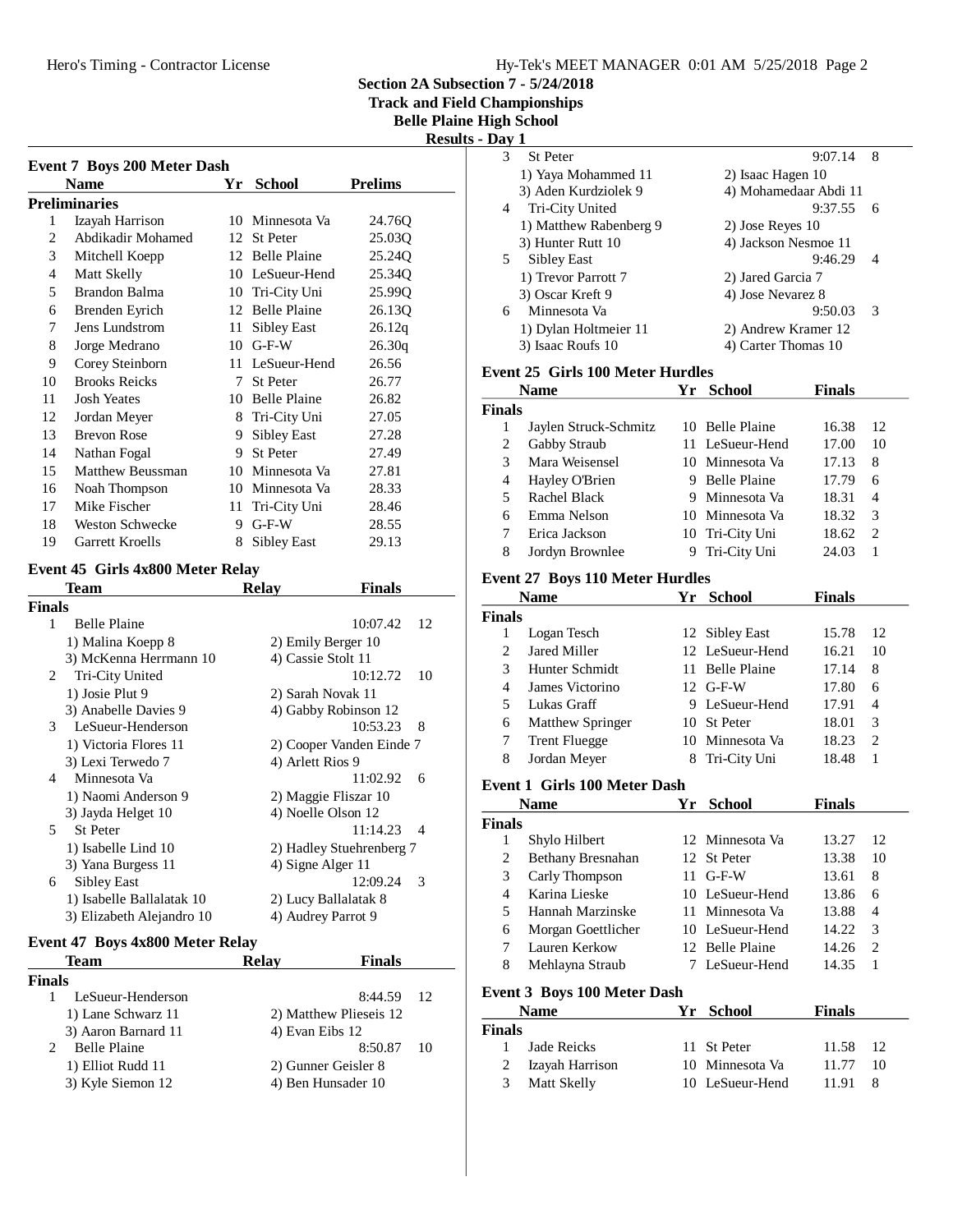| Hy-Tek's MEET MANAGER 0:01 AM 5/25/2018 Page 3 |  |  |  |
|------------------------------------------------|--|--|--|
|------------------------------------------------|--|--|--|

**Track and Field Championships**

**Belle Plaine High School**

| <b>Results - Day 1</b> |  |
|------------------------|--|
|------------------------|--|

|                | Finals  (Event 3 Boys 100 Meter Dash) |    |                       |               |                |  |
|----------------|---------------------------------------|----|-----------------------|---------------|----------------|--|
|                | <b>Name</b>                           |    | Yr School             | <b>Finals</b> |                |  |
| $\overline{4}$ | Mike Fischer                          | 11 | Tri-City Uni          | 12.04         | 6              |  |
| 5              | Carlos Ramirez                        | 10 | Minnesota Va          | 12.20         | $\overline{4}$ |  |
| 6              | Brenden Eyrich                        |    | 12 Belle Plaine       | 12.28         | 3              |  |
| 7              | <b>Treay Taylor</b>                   |    | 8 G-F-W               | 12.51         | $\overline{c}$ |  |
| 8              | Joshua Anderson                       |    | 10 Minnesota Va       | 12.68         | 1              |  |
|                | Event 37 Girls 4x200 Meter Relay      |    |                       |               |                |  |
|                | <b>Team</b>                           |    | <b>Relay</b>          | <b>Finals</b> |                |  |
| Finals         |                                       |    |                       |               |                |  |
| $\mathbf{1}$   | LeSueur-Henderson                     |    |                       | 1:49.90       | 12             |  |
|                | 1) Rylie Lynch 11                     |    | 2) Kim Scheffler 12   |               |                |  |
|                | 3) Alexis Ewanga 11                   |    | 4) Gabby Straub 11    |               |                |  |
| $\overline{c}$ | Minnesota Va                          |    |                       | 1:51.82       | 10             |  |
|                | 1) Lexi Fosburgh 10                   |    | 2) Ingrid Anderson 12 |               |                |  |
|                | 3) Hannah Marzinske 11                |    | 4) Natasha Moreton 12 |               |                |  |
| 3              | <b>Belle Plaine</b>                   |    |                       | 1:55.73       | 8              |  |
|                | 1) Sydney Meyer 8                     |    | 2) Morgan Kruger 10   |               |                |  |
|                | 3) Emily Berger 10                    |    | 4) Madi McGrane 10    |               |                |  |
| 4              | Tri-City United                       |    |                       | 2:00.08       | 6              |  |
|                | 1) Madi Dull 12                       |    | 2) Holly Schendel 10  |               |                |  |
|                | 3) Erika Kaderlik 9                   |    | 4) Alexis Neubauer 9  |               |                |  |
| 5              | <b>Sibley East</b>                    |    |                       | 2:01.43       | 4              |  |
|                | 1) Madison Latzke 12                  |    | 2) Lucy Ballalatak 8  |               |                |  |
|                | 3) Kasha Bates 11                     |    | 4) Lily Beneke 10     |               |                |  |
| 6              | $G-F-W$                               |    |                       | 2:04.23       | 3              |  |
|                | 1) Brynn Busse 7                      |    | 2) Marisol Davila 9   |               |                |  |
|                | 3) Abby Heimkes 9                     |    | 4) McKenna Kiel 10    |               |                |  |
|                | St Peter                              |    |                       | DO            |                |  |
|                | 1) Bethany Bresnahan 12               |    | 2) Andrianne Brock 10 |               |                |  |
|                | 3) Caitlin Salfer 11                  |    | 4) Brooke Rehnelt 8   |               |                |  |
|                | Event 39 Boys 4x200 Meter Relay       |    |                       |               |                |  |

|                        | Team                   | Relav<br><b>Finals</b> |    |
|------------------------|------------------------|------------------------|----|
| Finals                 |                        |                        |    |
| 1                      | LeSueur-Henderson      | 1:35.87                | 12 |
|                        | 1) William Clarke 11   | 2) Jorge Hernandez 11  |    |
|                        | 3) Jared Miller 12     | 4) Matt Skelly 10      |    |
| $\mathfrak{D}_{\cdot}$ | Minnesota Va           | 1:37.53                | 10 |
|                        | 1) Sam Muske 11        | 2) Carlos Ramirez 10   |    |
|                        | 3) Joshua Anderson 10  | 4) Robert Rauh 11      |    |
| 3                      | $G-F-W$                | 1:37.59                | 8  |
|                        | 1) Jorge Medrano 10    | 2) Johnnie Ambrose 9   |    |
|                        | 3) Tylor Hopp 10       | 4) James Victorino 12  |    |
| 4                      | <b>Belle Plaine</b>    | 1:37.85                | 6  |
|                        | 1) Daniel Cooper 10    | 2) Elliot Barnes 10    |    |
|                        | 3) Max Larson 9        | 4) Mitchell Koepp 12   |    |
| 5                      | Tri-City United        | 1:43.40                | 4  |
|                        | 1) Zach Tuma 12        | 2) Jordan Meyer 8      |    |
|                        | 3) Matthew Rabenberg 9 | 4) Brandon Balma 10    |    |
| 6                      | <b>St Peter</b>        | 1:43.59                | 3  |
|                        | 1) Brooks Reicks 7     | 2) Alex Bosacker 8     |    |
|                        | 3) Kole Guth 8         | 4) Brogan Hanson 8     |    |
|                        |                        |                        |    |

| - Day 1       |                               |     |                     |               |                |
|---------------|-------------------------------|-----|---------------------|---------------|----------------|
| 7             | <b>Sibley East</b>            |     |                     | 1:50.75       | 2              |
|               | 1) Derek Steele 9             |     | 2) Oscar Kreft 9    |               |                |
|               | 3) Jared Garcia 7             |     | 4) Lucas Tesch 10   |               |                |
|               | Event 17 Girls 1600 Meter Run |     |                     |               |                |
|               | <b>Name</b>                   | Yr  | <b>School</b>       | <b>Finals</b> |                |
| <b>Finals</b> |                               |     |                     |               |                |
| 1             | <b>Madison More</b>           | 9.  | St Peter            | 5:27.02       | 12             |
| 2             | Grace Feder                   | 9.  | $G-F-W$             | 5:34.34       | 10             |
| 3             | Abby Nelson                   | 10  | Minnesota Va        | 5:41.08       | 8              |
| 4             | Mia Johnson                   | 8.  | $G-F-W$             | 5:46.83       | 6              |
| 5             | Savanna DeYoung               |     | 9 Belle Plaine      | 5:58.18       | 4              |
| 6             | Lexi Terwedo                  |     | 7 LeSueur-Hend      | 5:59.16       | 3              |
| 7             | <b>Hadley Stuehrenberg</b>    |     | 7 St Peter          | 6:09.29       | $\overline{c}$ |
| 8             | Naomi Anderson                |     | 9 Minnesota Va      | 6:15.12       | 1              |
| 9             | Jaylee Hanvelt                | 11  | Tri-City Uni        | 6:18.60       |                |
| 10            | Jocelyn Machtemes             |     | 9 LeSueur-Hend      | 6:23.12       |                |
| 11            | Mackenzie Murphy              |     | 7 Belle Plaine      | 6:30.07       |                |
| 12            | Kathleen Pichotta             |     | 9 Tri-City Uni      | 6:32.90       |                |
| 13            | Sydney Weiland                | 8   | <b>Belle Plaine</b> | 6:33.80       |                |
| 14            | Elizabeth Alejandro           | 10  | Sibley East         | 6:34.82       |                |
| 15            | Ariana Krautkremer            | 10  | Tri-City Uni        | 6:35.58       |                |
| 16            | Tamara Ehrich                 | 12  | <b>Sibley East</b>  | 6:49.04       |                |
| 17            | Breanna Fahning               | 11  | Sibley East         | 7:37.54       |                |
|               | Event 19 Boys 1600 Meter Run  |     |                     |               |                |
|               | Name                          | Υr  | School              | <b>Finals</b> |                |
| <b>Finals</b> |                               |     |                     |               |                |
| 1             | Hugo Ruiz                     |     | 10 Tri-City Uni     | 4:37.93       | 12             |
| 2             | <b>Travis Andrews</b>         | 10  | <b>Sibley East</b>  | 4:53.11       | 10             |
| 3             | Mohammed Yaya                 | 11  | St Peter            | 4:53.86       | 8              |
| 4             | Jakin Anderson                |     | 12 Minnesota Va     | 4:56.47       | 6              |
| 5             | Kyle Siemon                   |     | 12 Belle Plaine     | 4:57.71       | 4              |
| 6             | Gunner Geisler                | 8   | <b>Belle Plaine</b> | 4:59.55       | 3              |
| 7             | <b>Austin Antony</b>          |     | 10 Tri-City Uni     | 5:00.49       | 2              |
| 8             | Jacob Tesch                   |     | 12 LeSueur-Hend     | 5:15.16       | 1              |
| 9             | Josh Pichotta                 | 11- | Tri-City Uni        | 5:16.20       |                |
| 9             | Will Pioske                   | 12  | $G-F-W$             | 5:16.20       |                |
| 11            | Nils Berglind                 | 12  | St Peter            | 5:21.82       |                |
| 12            | Trace Edmondson               |     | 10 LeSueur-Hend     | 5:21.83       |                |
| 13            | <b>Connor Mulroy</b>          | 10  | <b>Belle Plaine</b> | 5:21.87       |                |
| 14            | Aaron Barnard                 | 11  | LeSueur-Hend        | 5:22.92       |                |
| 15            | <b>Isaac Roufs</b>            | 10  | Minnesota Va        | 5:39.45       |                |
| 16            | Micah Scherer                 | 9.  | <b>Sibley East</b>  | 5:46.87       |                |
| 17            | <b>Trevor Parrott</b>         | 7   | <b>Sibley East</b>  | 6:01.19       |                |
| 18            | Garrett Grathwohl             | 9.  | Minnesota Va        | 6:04.37       |                |

**Event 33 Girls 4x100 Meter Relay**

| Team                   | <b>Relay</b> | <b>Finals</b>         |                 |
|------------------------|--------------|-----------------------|-----------------|
| <b>Finals</b>          |              |                       |                 |
| Minnesota Va           |              | 52.02                 | $\overline{12}$ |
| 1) Shylo Hilbert 12    |              | 2) Ingrid Anderson 12 |                 |
| 3) Hannah Marzinske 11 |              | 4) Lexi Fosburgh 10   |                 |

19 Cameron Strain 10 G-F-W 6:35.28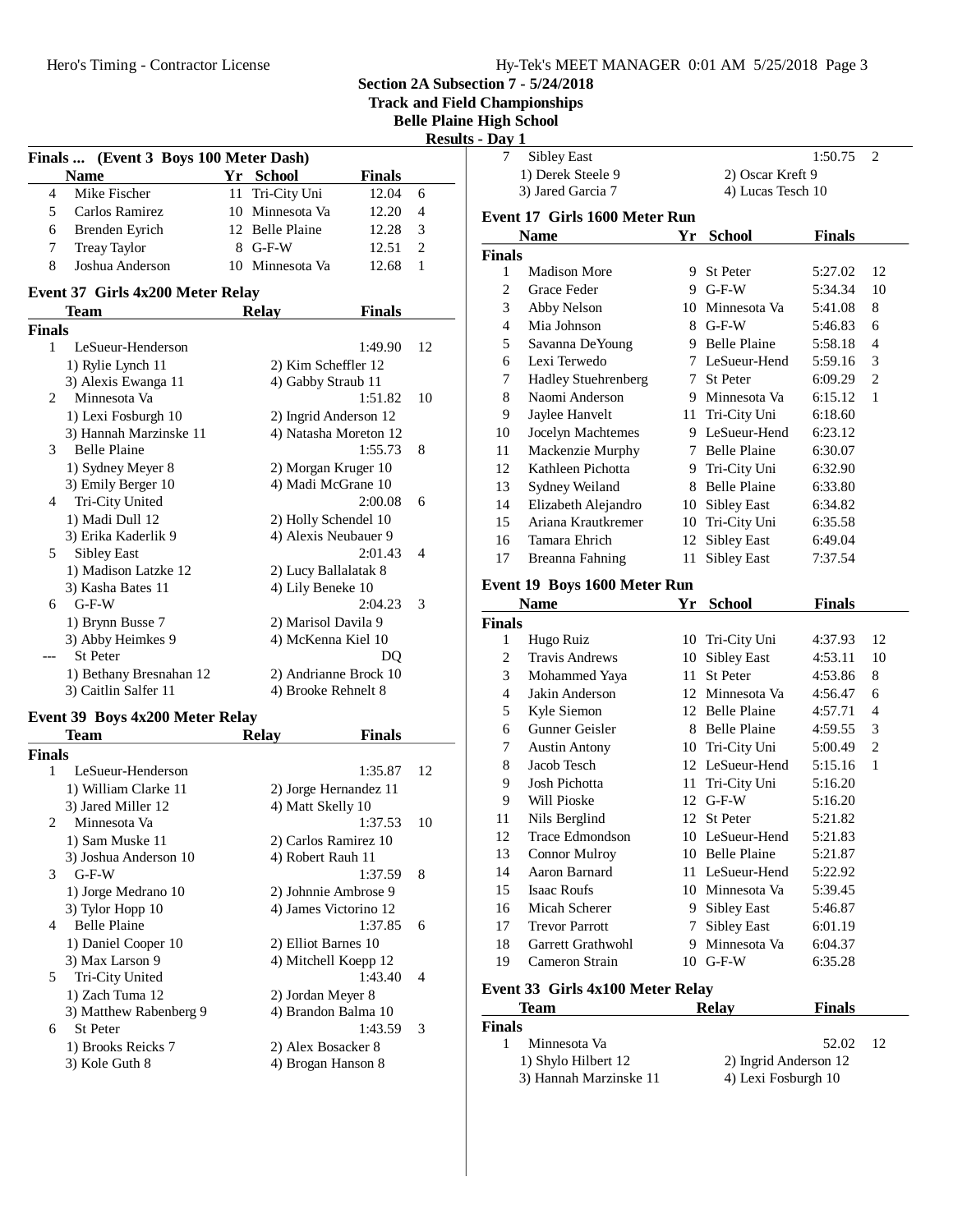**Track and Field Championships**

**Belle Plaine High School**

**Results - Day 1**

| Finals  (Event 33 Girls 4x100 Meter Relay) |                                 |       |                       |    |
|--------------------------------------------|---------------------------------|-------|-----------------------|----|
|                                            | Team                            | Relay | <b>Finals</b>         |    |
| 2                                          | LeSueur-Henderson               |       | 52.33                 | 10 |
|                                            | 1) Rylie Lynch 11               |       | 2) Kim Scheffler 12   |    |
|                                            | 3) Alexis Ewanga 11             |       | 4) Gabby Straub 11    |    |
| 3                                          | <b>Belle Plaine</b>             |       | 52.95                 | 8  |
|                                            | 1) Sydney Meyer 8               |       | 2) Morgan Kruger 10   |    |
|                                            | 3) Laura Reed 12                |       | 4) Lizzy Schmidt 9    |    |
| 4                                          | <b>St Peter</b>                 |       | 54.83                 | 6  |
|                                            | 1) Kate Petersen 9              |       | 2) Emily Gessner 11   |    |
|                                            | 3) Andrianne Brock 10           |       | 4) Grace Dlouhy 7     |    |
| 5                                          | $G-F-W$                         |       | 55.17                 | 4  |
|                                            | 1) McKenzie Lauwagie 8          |       | 2) Abby Heimkes 9     |    |
|                                            | 3) McKenna Kiel 10              |       | 4) Carly Thompson 11  |    |
| 6                                          | Tri-City United                 |       | 55.86                 | 3  |
|                                            | 1) Holly Schendel 10            |       | 2) Erika Kaderlik 9   |    |
|                                            | 3) Madi Dull 12                 |       | 4) Alexis Neubauer 9  |    |
| 7                                          | Sibley East                     |       | 56.60                 | 2  |
|                                            | 1) Madison Latzke 12            |       | 2) McKenzie Latzke 10 |    |
|                                            | 3) Mara Latzke 7                |       | 4) Madilyn Latzke 12  |    |
|                                            | Event 35 Boys 4x100 Meter Relay |       |                       |    |
|                                            | Team                            | Relav | <b>Finals</b>         |    |

| 172.a de a     |                                     |    |                     |                       |                |
|----------------|-------------------------------------|----|---------------------|-----------------------|----------------|
|                | <b>Name</b>                         | Yr | School              | Finals                |                |
|                | <b>Event 9 Girls 400 Meter Dash</b> |    |                     |                       |                |
|                | 3) Devan Kumar 9                    |    | 4) Gavin Latzke 7   |                       |                |
|                | 1) Julian Reyes 9                   |    |                     | 2) Jordan Mueller 9   |                |
| 7              | Sibley East                         |    |                     | 58.43                 | 2              |
|                | 3) Alex Bosacker 8                  |    |                     | 4) Brogan Hanson 8    |                |
|                | 1) Amir Loredo-Hollon 7             |    | 2) Tyson Schmitz 7  |                       |                |
| 6              | <b>St Peter</b>                     |    |                     | 52.28                 | 3              |
|                | 3) Lukas Graff 9                    |    | 4) Wil Medina 11    |                       |                |
|                | 1) Isaias Sanchez 9                 |    |                     | 2) Corey Steinborn 11 |                |
| 5              | LeSueur-Henderson                   |    |                     | 52.03                 | $\overline{4}$ |
|                | 3) Jorge Medrano 10                 |    |                     | 4) Dominic Henrichs 9 |                |
|                | 1) Treay Taylor 8                   |    | 2) Damian Hopp 9    |                       |                |
| 4              | $G-F-W$                             |    |                     | 47.76                 | 6              |
|                | 3) Thomas Budin 11                  |    | 4) Mike Fischer 11  |                       |                |
|                | 1) Brandon Balma 10                 |    |                     | 2) Conrad McCrady 11  |                |
| 3              | Tri-City United                     |    |                     | 47.09                 | 8              |
|                | 3) Joshua Anderson 10               |    |                     | 4) Izayah Harrison 10 |                |
|                | 1) Sam Muske 11                     |    |                     | 2) Carlos Ramirez 10  |                |
| $\mathfrak{D}$ | Minnesota Va                        |    |                     | 46.45                 | 10             |
|                | 3) Max Larson 9                     |    |                     | 4) Daniel Cooper 10   |                |
|                | 1) Brenden Eyrich 12                |    | 2) Elliot Barnes 10 |                       |                |
| $\mathbf{1}$   | <b>Belle Plaine</b>                 |    |                     | 45.75                 | 12             |
| Finals         |                                     |    |                     |                       |                |
|                |                                     |    |                     |                       |                |

|               | rame                   | . . | ochool          | т шагэ  |                |  |
|---------------|------------------------|-----|-----------------|---------|----------------|--|
| <b>Finals</b> |                        |     |                 |         |                |  |
|               | Lizzy Schmidt          |     | 9 Belle Plaine  | 59.60   | 12             |  |
| 2             | <b>Audrey Parrot</b>   |     | 9 Sibley East   | 1:03.77 | 10             |  |
| 3             | Gabby Robinson         |     | 12 Tri-City Uni | 1:04.21 | 8              |  |
| 4             | Caitlin Salfer         |     | 11 St Peter     | 1:04.41 | 6              |  |
| 5.            | <b>Anabelle Davies</b> |     | 9 Tri-City Uni  | 1:06.96 | $\overline{4}$ |  |
| 6             | <b>Brynn Busse</b>     |     | $7$ G-F-W       | 1:08.16 | $\mathcal{R}$  |  |
|               |                        |     |                 |         |                |  |

| Day 1          |                                         |    |                    |               |                |
|----------------|-----------------------------------------|----|--------------------|---------------|----------------|
| 7              | Vanessa Rosales                         |    | 12 Belle Plaine    | 1:08.47       | $\overline{c}$ |
| 8              | Kendra Lyimo                            |    | 10 Minnesota Va    | 1:08.60       | 1              |
| 9              | Bella Kapsner                           |    | 9 LeSueur-Hend     | 1:09.03       |                |
| 10             | Elissa Moonen                           |    | 8 Belle Plaine     | 1:09.06       |                |
| 11             | Lexi Johnson                            |    | 8 St Peter         | 1:09.25       |                |
| 12             | Abby Strom                              |    | 9 LeSueur-Hend     | 1:10.64       |                |
| 13             | Allison Helder                          |    | 12 St Peter        | 1:12.32       |                |
| 14             | Leire Sorozabal                         |    | 11 Tri-City Uni    | 1:13.38       |                |
| 15             | Nicole Porter                           |    | 11 Minnesota Va    | 1:13.78       |                |
| ---            | Morgan Halquist                         |    | 8 Sibley East      | DQ            |                |
| ---            | Emilee Kuehn                            |    | 8 G-F-W            | DQ            |                |
| ---            | Ana Parker                              |    | 10 Minnesota Va    | DQ            |                |
| ---            | Marisol Davila                          |    | 9 G-F-W            | DQ            |                |
|                | <b>Event 11 Boys 400 Meter Dash</b>     |    |                    |               |                |
|                | <b>Name</b>                             | Yr | School             | Finals        |                |
| <b>Finals</b>  |                                         |    |                    |               |                |
| 1              | Evan Eibs                               |    | 12 LeSueur-Hend    | 52.13         | 12             |
| $\mathbf{2}$   | Abdikadir Mohamed                       |    | 12 St Peter        | 52.59         | 10             |
| 3              | Robert Rauh                             |    | 11 Minnesota Va    | 53.00         | 8              |
| 4              | Jorge Hernandez                         |    | 11 LeSueur-Hend    | 53.88         | 6              |
| 5              | <b>Elliot Rudd</b>                      |    | 11 Belle Plaine    | 55.09         | 4              |
| 6              | Zach Tuma                               |    | 12 Tri-City Uni    | 55.18         | 3              |
| 7              | Jens Lundstrom                          | 11 | Sibley East        | 55.61         | 2              |
| 8              | Johnnie Ambrose                         |    | 9 G-F-W            | 56.36         | 1              |
| 9              | <b>Tylor Hopp</b>                       |    | $10$ G-F-W         | 56.53         |                |
| 10             | <b>Brooks Reicks</b>                    |    | 7 St Peter         | 56.60         |                |
| 11             | <b>Josh Gregory</b>                     |    | 10 Belle Plaine    | 57.62         |                |
| 12             | Daniel Lozano                           |    | 9 Tri-City Uni     | 58.64         |                |
| 13             | <b>Jose Reyes</b>                       |    | 10 Tri-City Uni    | 59.19         |                |
| 14             | Ryan Sandland                           |    | 9 St Peter         | 59.21         |                |
| 15             | Victor Baltierrez                       |    | 10 Belle Plaine    | 59.74         |                |
| 16             | Corey Steinborn                         |    | 11 LeSueur-Hend    | 1:01.36       |                |
| 17             | <b>Oscar Kreft</b>                      |    | 9 Sibley East      | 1:02.00       |                |
| 18             | Garrett Kroells                         | 8  | <b>Sibley East</b> | 1:03.14       |                |
| 19             | Sam Blomberg                            |    | 8 Minnesota Va     | 1:06.08       |                |
|                | <b>Event 29 Girls 300 Meter Hurdles</b> |    |                    |               |                |
|                | <b>Name</b>                             |    | Yr School          | <b>Finals</b> |                |
| Finals         |                                         |    |                    |               |                |
| 1              | Jaylen Struck-Schmitz                   |    | 10 Belle Plaine    | 46.77         | 12             |
| $\mathbf{2}$   | Kim Scheffler                           |    | 12 LeSueur-Hend    | 48.73         | 10             |
| 3              | Amelia Carlson                          |    | 10 St Peter        | 49.19         | 8              |
| $\overline{4}$ | Emma Nelson                             |    | 10 Minnesota Va    | 49.29         | 6              |
| 5              | Hayley O'Brien                          |    | 9 Belle Plaine     | 50.52         | 4              |
| 6              | Rachel Black                            |    | 9 Minnesota Va     | 52.03         | 3              |
| 7              | Greta Nesbit                            |    | 9 LeSueur-Hend     | 52.81         | $\mathbf{2}$   |
| 8              | Natasha Moreton                         |    | 12 Minnesota Va    | 52.99         | 1              |
| 9              | Jordyn Brownlee                         |    | 9 Tri-City Uni     | 53.95         |                |
| 10             | Madilyn Latzke                          | 12 | Sibley East        | 54.71         |                |
| 11             | Charlotte Houn                          | 8  | Tri-City Uni       | 54.77         |                |
| 12             | Josie Wiebusch                          | 8  | St Peter           | 55.18         |                |
| 13             | Anna Feder                              | 8  | $G-F-W$            | 55.75         |                |

14 Emily Berger 10 Belle Plaine 55.77<br>15 Abigail Neuman 11 G-F-W 56.25 15 Abigail Neuman 11 G-F-W 56.25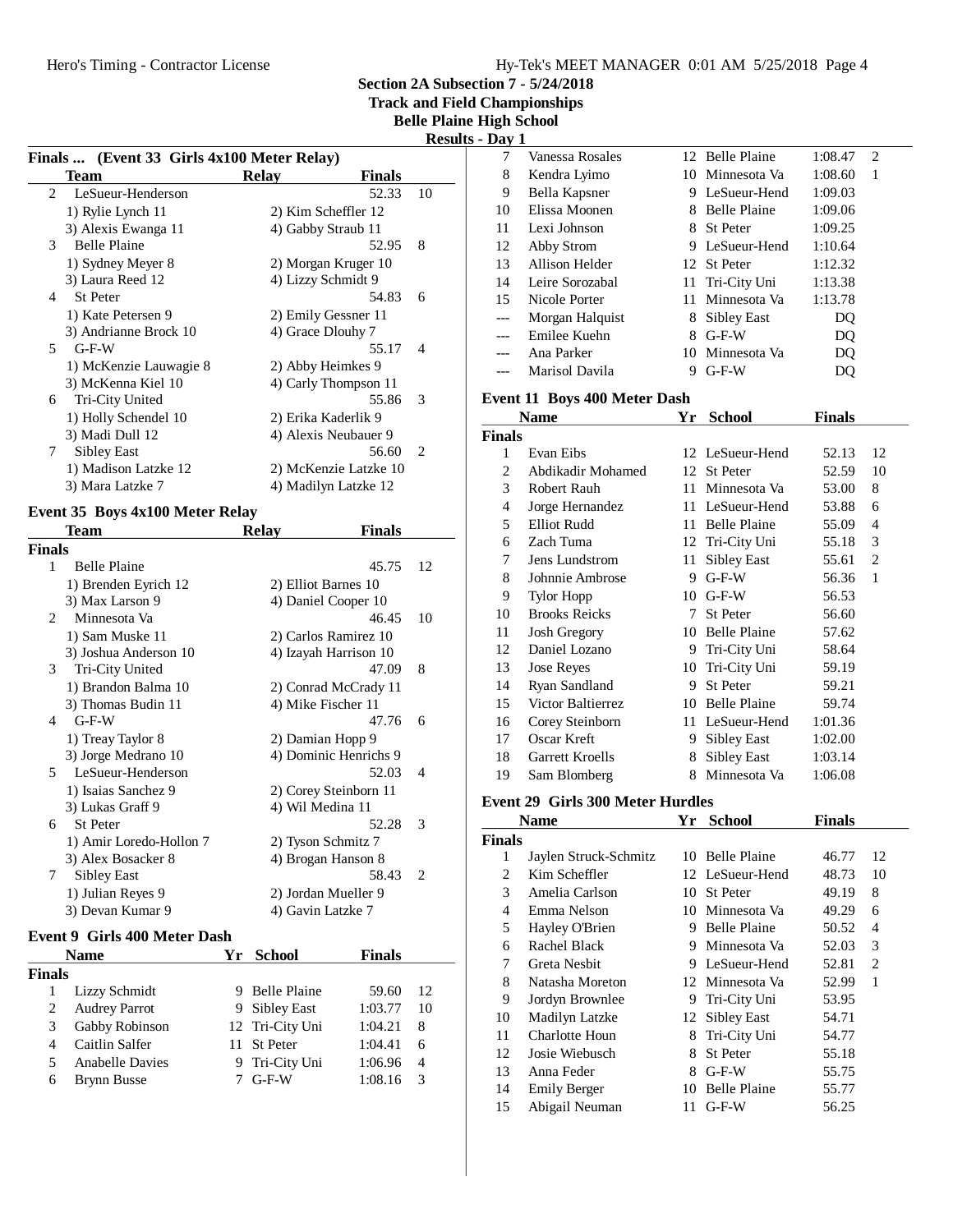| Hy-Tek's MEET MANAGER 0:01 AM 5/25/2018 Page 5 |  |  |  |
|------------------------------------------------|--|--|--|
|------------------------------------------------|--|--|--|

**Track and Field Championships**

**Belle Plaine High School**

| Results -<br>DAV |
|------------------|
|------------------|

| Finals  (Event 29 Girls 300 Meter Hurdles) |                                        |             |                             |               |                |
|--------------------------------------------|----------------------------------------|-------------|-----------------------------|---------------|----------------|
|                                            | <b>Name</b>                            |             | Yr School                   | <b>Finals</b> |                |
| 16                                         | Jaiden Landsom                         | 8           | St Peter                    | 56.59         |                |
| 17                                         | Erica Jackson                          |             | 10 Tri-City Uni             | 57.35         |                |
| 18                                         | <b>Shelby Dieball</b>                  | $7^{\circ}$ | Sibley East                 | 59.18         |                |
| 19                                         | Gabby Alejandro                        |             | 7 Sibley East               | 1:05.09       |                |
|                                            |                                        |             |                             |               |                |
|                                            | <b>Event 31 Boys 300 Meter Hurdles</b> |             |                             |               |                |
|                                            | <b>Name</b>                            | Yr          | <b>School</b>               | <b>Finals</b> |                |
| <b>Finals</b>                              |                                        |             |                             |               |                |
| 1                                          | Jade Reicks                            | 11 -        | St Peter                    | 39.84         | 12             |
| 2                                          | Hunter Schmidt                         |             | 11 Belle Plaine             | 43.46         | 10             |
| 3                                          | Jared Miller                           |             | 12 LeSueur-Hend             | 43.64         | 8              |
| 4                                          | James Victorino                        |             | $12$ G-F-W                  | 45.34         | 6              |
| 5                                          | Matthew Springer                       |             | 10 St Peter                 | 45.68         | $\overline{4}$ |
| 6                                          | <b>Trevor Roell</b>                    |             | 11 Belle Plaine             | 46.07         | 3              |
| 7                                          | <b>Trent Fluegge</b>                   |             | 10 Minnesota Va             | 46.72         | 2              |
| 8                                          | Lukas Graff                            |             | 9 LeSueur-Hend              | 47.68         | 1              |
| 9                                          | Jack Erickson                          |             | 9 Tri-City Uni              | 47.82         |                |
| 10                                         | Lucas Tesch                            |             | 10 Sibley East              | 48.02         |                |
| 11                                         | Micah Roux                             |             | 11 Minnesota Va             | 48.54         |                |
| 12                                         | <b>Matthew Rabenberg</b>               |             | 9 Tri-City Uni              | 49.19         |                |
| 13                                         | Weston Schwecke                        |             | 9 G-F-W                     | 50.71         |                |
| 14                                         | Nathan Fogal                           |             | 9 St Peter                  | 52.06         |                |
| 15                                         | <b>Riley O'Malley</b>                  |             | 9 Tri-City Uni              | 52.37         |                |
| 16                                         | Xerxes Machtemes                       |             | 10 LeSueur-Hend             | 53.24         |                |
| 17                                         | Aiden Fogarty                          |             | 10 Belle Plaine             | 53.80         |                |
| 18                                         | Aaron Elseth                           | 8           | Sibley East                 | 53.88         |                |
| 19                                         | Max Rieke                              | 10          | $G-F-W$                     | 56.26         |                |
|                                            | <b>Event 13 Girls 800 Meter Run</b>    |             |                             |               |                |
|                                            | <b>Name</b>                            |             | Yr School                   | <b>Finals</b> |                |
| <b>Finals</b>                              |                                        |             |                             |               |                |
| 1                                          | McKenna Herrmann                       |             | 10 Belle Plaine             | 2:24.42       | 12             |
| 2                                          | <b>Madison More</b>                    |             | 9 St Peter                  | 2:25.26       | 10             |
| 3                                          | Abby Nelson                            |             | 10 Minnesota Va             | 2:28.08       | 8              |
| 4                                          | Grace Feder                            |             | 9 G-F-W                     | 2:28.41       | 6              |
| 5                                          | Gabby Robinson                         |             | 12 Tri-City Uni             | 2:28.55       | 4              |
| 6                                          | Noelle Olson                           |             | 12 Minnesota Va             | 2:30.14       | 3              |
| 7                                          | Malina Koepp                           |             | 8 Belle Plaine              | 2:34.37       | $\overline{2}$ |
| 8                                          | Isabelle Ballalatak                    |             | 10 Sibley East              | 2:35.75       | 1              |
| 9                                          | Josie Plut                             | 9           | Tri-City Uni                | 2:36.50       |                |
| 10                                         | Cooper Vanden Einde                    | 7           | LeSueur-Hend                | 2:36.51       |                |
| 11                                         | Yana Burgess                           | 11          | St Peter                    | 2:36.81       |                |
| 12                                         | <b>Taylor Haas</b>                     | 7           | $G-F-W$                     | 2:39.35       |                |
| 13                                         | Kaitlyn Lee                            | 10          | $$\rm G\text{-}F\text{-}W$$ | 2:45.70       |                |
| 14                                         | Hailey Juarez                          | 8           | LeSueur-Hend                | 2:45.92       |                |
| 15                                         | Savanna De Young                       |             | 9 Belle Plaine              | 2:46.21       |                |
| 16                                         | Jayda Helget                           |             | 10 Minnesota Va             | 2:49.17       |                |
| 17                                         | Liz Mitchell                           | 9.          | St Peter                    | 2:49.39       |                |
| 18                                         | Donnae Morton                          |             | 10 Sibley East              | 2:51.03       |                |
| 19                                         | Cassidy Schoener                       | 9           | <b>Sibley East</b>          | 2:52.34       |                |
|                                            |                                        |             |                             |               |                |

| Event 15 Boys 800 Meter Run                         |                                     |    |                     |               |                |  |
|-----------------------------------------------------|-------------------------------------|----|---------------------|---------------|----------------|--|
|                                                     | Name                                |    | Yr School           | <b>Finals</b> |                |  |
| <b>Finals</b>                                       |                                     |    |                     |               |                |  |
| 1                                                   | Mohamedaar Abdi                     | 11 | <b>St Peter</b>     | 2:02.45       | 12             |  |
| 2                                                   | Hugo Ruiz                           |    | 10 Tri-City Uni     | 2:04.28       | 10             |  |
| 3                                                   | Ben Hunsader                        |    | 10 Belle Plaine     | 2:06.98       | 8              |  |
| 4                                                   | <b>Travis Andrews</b>               |    | 10 Sibley East      | 2:10.01       | 6              |  |
| 5                                                   | Aden Kurdziolek                     |    | 9 St Peter          | 2:10.64       | 4              |  |
| 6                                                   | <b>Jose Nevarez</b>                 |    | 8 Sibley East       | 2:14.52       | 3              |  |
| 7                                                   | Jacob Bohl                          |    | 12 G-F-W            | 2:15.88       | $\mathbf{2}$   |  |
| 8                                                   | Jakin Anderson                      |    | 12 Minnesota Va     | 2:17.60       | 1              |  |
| 9                                                   | Dylan Holtmeier                     |    | 11 Minnesota Va     | 2:18.36       |                |  |
| 10                                                  | Gunner Geisler                      |    | 8 Belle Plaine      | 2:19.74       |                |  |
| 11                                                  | Carter Wendroth                     |    | 9 St Peter          | 2:20.08       |                |  |
| 12                                                  | Andrew Kramer                       |    | 12 Minnesota Va     | 2:23.07       |                |  |
| 13                                                  | Trace Edmondson                     |    | 10 LeSueur-Hend     | 2:24.83       |                |  |
| 14                                                  | Cory Becker                         |    | 12 G-F-W            | 2:25.63       |                |  |
| 15                                                  | Gabe Robinson                       |    | 9 Tri-City Uni      | 2:29.78       |                |  |
| 16                                                  | <b>Connor Mulroy</b>                |    | 10 Belle Plaine     | 2:31.73       |                |  |
| 17                                                  | Frank Doyle                         |    | 10 Tri-City Uni     | 2:32.76       |                |  |
| 18                                                  | Tanner Hartmann                     |    | 10 LeSueur-Hend     | 2:35.99       |                |  |
| 19                                                  | Derek Steele                        |    | 9 Sibley East       | 2:36.17       |                |  |
| 20                                                  | Damian Cardenas                     |    | 8 G-F-W             | 2:37.26       |                |  |
| 21                                                  | Sam Menne                           | 9  | LeSueur-Hend        | 2:38.21       |                |  |
|                                                     |                                     |    |                     |               |                |  |
|                                                     | <b>Event 5 Girls 200 Meter Dash</b> |    |                     |               |                |  |
| <b>Finals</b><br>Yr<br><b>School</b><br><b>Name</b> |                                     |    |                     |               |                |  |
| <b>Finals</b>                                       |                                     |    |                     |               |                |  |
| 1                                                   | Shylo Hilbert                       |    | 12 Minnesota Va     | 26.86         | 12             |  |
| 2                                                   | Karina Lieske                       |    | 10 LeSueur-Hend     | 28.00         | 10             |  |
| 3                                                   | <b>Audrey Parrot</b>                |    | 9 Sibley East       | 28.13         | 8              |  |
| 4                                                   | Lexi Fosburgh                       |    | 10 Minnesota Va     | 28.25         | 6              |  |
| 5                                                   | Rylie Lynch                         |    | 11 LeSueur-Hend     | 29.31         | 4              |  |
| 6                                                   | Kendra Lyimo                        |    | 10 Minnesota Va     | 29.76         | 3              |  |
| 7                                                   | Morgan Goettlicher                  |    | 10 LeSueur-Hend     | 29.92         | $\overline{c}$ |  |
| 8                                                   | Natalie Peterson                    | 7  | <b>St Peter</b>     | 29.94         | 1              |  |
|                                                     | <b>Event 7 Boys 200 Meter Dash</b>  |    |                     |               |                |  |
|                                                     | <b>Name</b>                         |    | Yr School           | <b>Finals</b> |                |  |
| <b>Finals</b>                                       |                                     |    |                     |               |                |  |
| 1                                                   | Izayah Harrison                     |    | 10 Minnesota Va     | 23.54         | 12             |  |
| 2                                                   | Abdikadir Mohamed                   |    | 12 St Peter         | 23.90         | 10             |  |
| 3                                                   | Matt Skelly                         |    | 10 LeSueur-Hend     | 24.15         | 8              |  |
| 4                                                   | <b>Brenden Eyrich</b>               |    | 12 Belle Plaine     | 24.42         | 6              |  |
| 5                                                   | Jens Lundstrom                      | 11 | Sibley East         | 24.76         | 4              |  |
| 6                                                   | Mitchell Koepp                      | 12 | <b>Belle Plaine</b> | 24.77         | 3              |  |
| 7                                                   | Brandon Balma                       |    | 10 Tri-City Uni     | 25.09         | 2              |  |
| 8                                                   | Jorge Medrano                       | 10 | $G-F-W$             | 29.90         | 1              |  |
|                                                     |                                     |    |                     |               |                |  |
|                                                     | Event 21 Girls 3200 Meter Run       |    |                     |               |                |  |
|                                                     | <b>Name</b>                         | Yr | <b>School</b>       | <b>Finals</b> |                |  |
| <b>Finals</b>                                       |                                     |    |                     |               |                |  |
| 1                                                   | Isabelle Lind                       |    | 10 St Peter         | 12:03.33      | 12             |  |
| 2                                                   | Victoria Flores                     | 11 | LeSueur-Hend        | 12:15.94      | 10             |  |
|                                                     |                                     |    |                     |               |                |  |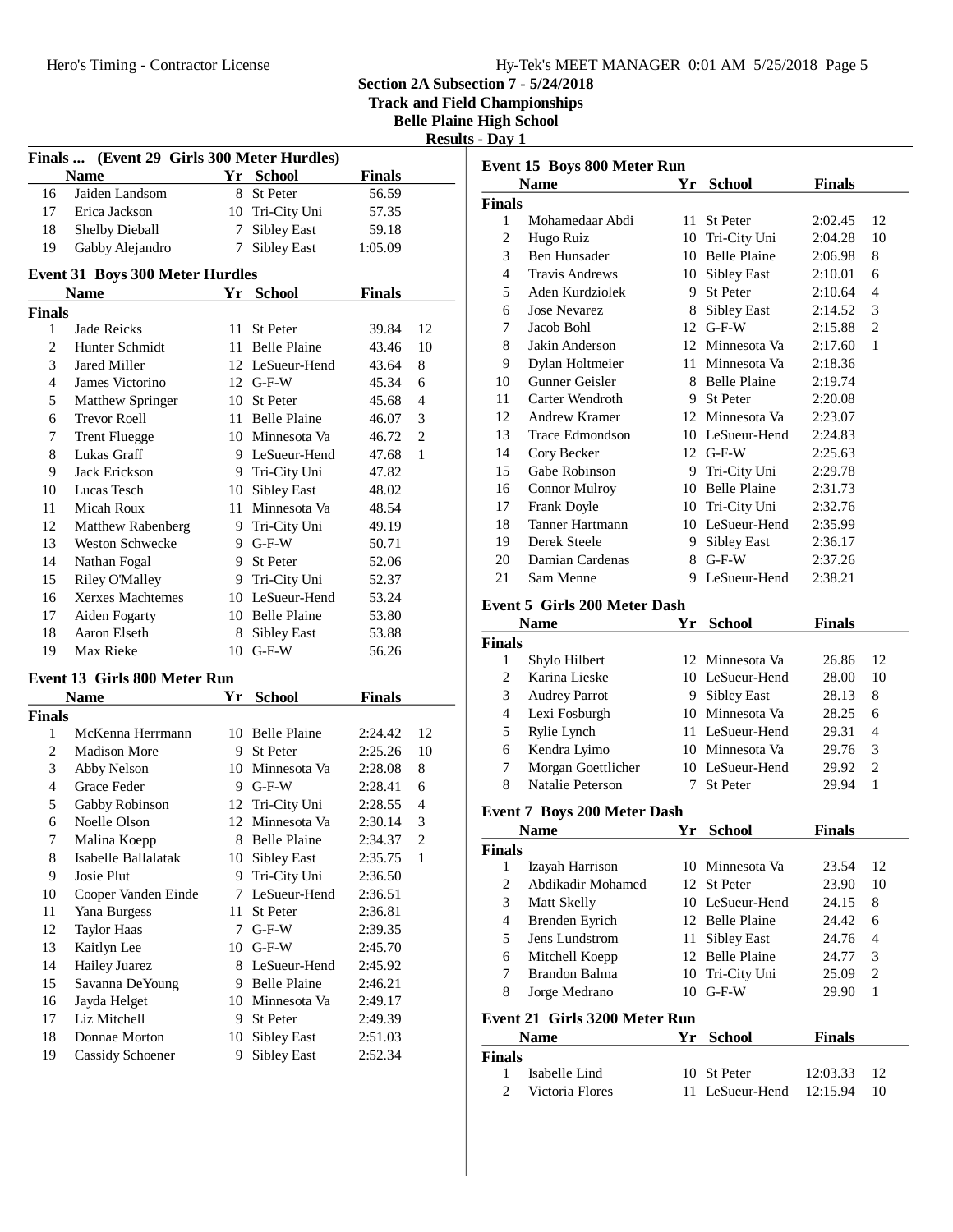**Track and Field Championships**

**Belle Plaine High School**

**Results - Day 1**

|    |                                         |               |                     |               | Kesu |
|----|-----------------------------------------|---------------|---------------------|---------------|------|
|    | Finals  (Event 21 Girls 3200 Meter Run) |               |                     |               |      |
|    | <b>Name</b>                             | Yr            | School              | <b>Finals</b> |      |
| 3  | Cassie Stolt                            | 11.           | <b>Belle Plaine</b> | 12:25.33      | 8    |
| 4  | <b>Arlett Rios</b>                      | 9             | LeSueur-Hend        | 12:32.29      | 6    |
| 5  | Jordyn Williams                         | 9             | <b>Belle Plaine</b> | 12:44.11      | 4    |
| 6  | Jocelyn Machtemes                       | 9.            | LeSueur-Hend        | 13:22.58      | 3    |
| 7  | Jessica Albrecht                        | 9             | $G-F-W$             | 13:25.59      | 2    |
| 8  | Greta Steinhagen                        | 9             | <b>Belle Plaine</b> | 13:25.68      | 1    |
| 9  | <b>Hailey Looft</b>                     | 7             | <b>St Peter</b>     | 13:27.77      |      |
| 10 | Maggie Fliszar                          | 10            | Minnesota Va        | 13:46.71      |      |
| 11 | Anna VanRiesen                          | 9             | Minnesota Va        | 13:50.59      |      |
| 12 | Gabby Alejandro                         | $\frac{1}{2}$ | Sibley East         | 14:06.20      |      |
| 13 | Isabelle Vos                            |               | $G-F-W$             | 14:23.21      |      |
| 14 | Kathleen Pichotta                       | 9             | Tri-City Uni        | 15:29.38      |      |
| 15 | Gabby Rohlik                            | 10            | Minnesota Va        | 18:26.12      |      |
|    |                                         |               |                     |               |      |

## **Event 23 Boys 3200 Meter Run**

|                | Name                 | Yr | School              | Finals   |    |
|----------------|----------------------|----|---------------------|----------|----|
| <b>Finals</b>  |                      |    |                     |          |    |
| 1              | Drew Hastings        | 10 | <b>Belle Plaine</b> | 10:01.48 | 12 |
| $\overline{c}$ | Javier Victorino     | 12 | $G-F-W$             | 10:02.74 | 10 |
| 3              | Lane Schwarz         | 11 | LeSueur-Hend        | 10:29.66 | 8  |
| 4              | Isaac Hagen          | 10 | St Peter            | 10:54.23 | 6  |
| 5              | <b>Hunter Rutt</b>   | 10 | Tri-City Uni        | 10:54.79 | 4  |
| 6              | Jacob Bohl           | 12 | $G-F-W$             | 10:55.18 | 3  |
| 7              | Will Pioske          | 12 | $G-F-W$             | 10:59.34 | 2  |
| 8              | <b>Austin Antony</b> | 10 | Tri-City Uni        | 11:06.49 | 1  |
| 9              | Thomas Sullivan      | 11 | <b>Belle Plaine</b> | 11:30.86 |    |
| 10             | Harun Warsame        | 10 | <b>St Peter</b>     | 11:31.35 |    |
| 11             | Daniel Newman        | 10 | LeSueur-Hend        | 11:36.26 |    |
| 12             | Jacob Tesch          |    | 12 LeSueur-Hend     | 11:39.35 |    |
| 13             | Micah Scherer        | 9  | Sibley East         | 11:56.51 |    |
| 14             | Nate Fliszar         | 9  | Minnesota Va        | 11:57.73 |    |
| 15             | <b>Austin Eyrich</b> | 8  | <b>Belle Plaine</b> | 12:06.16 |    |
| 16             | <b>Andrew Black</b>  | 11 | Minnesota Va        | 12:43.57 |    |
| 17             | Gavin Latzke         | 7  | Sibley East         | 13:01.83 |    |
| 18             | Isaac Lebrun         | 9  | Tri-City Uni        | 13:15.09 |    |

# **Event 41 Girls 4x400 Meter Relay**

| Team                        | <b>Relav</b> | <b>Finals</b> |                                                                                                                                                                                       |
|-----------------------------|--------------|---------------|---------------------------------------------------------------------------------------------------------------------------------------------------------------------------------------|
| <b>Finals</b>               |              |               |                                                                                                                                                                                       |
| <b>Belle Plaine</b>         |              | 4:07.27       | 12                                                                                                                                                                                    |
| 1) Jaylen Struck-Schmitz 10 |              |               |                                                                                                                                                                                       |
| 3) Hayley O'Brien 9         |              |               |                                                                                                                                                                                       |
| 2<br><b>St</b> Peter        |              | 4:20.14       | 10                                                                                                                                                                                    |
| 1) Bethany Bresnahan 12     |              |               |                                                                                                                                                                                       |
| 3) Amelia Carlson 10        |              |               |                                                                                                                                                                                       |
| Minnesota Va<br>3           |              | 4:24.72       | -8                                                                                                                                                                                    |
| 1) Emma Nelson 10           |              |               |                                                                                                                                                                                       |
| 3) Rachel Black 9           |              |               |                                                                                                                                                                                       |
| Sibley East                 |              | 4:31.55       | 6                                                                                                                                                                                     |
| 1) Isabelle Ballalatak 10   |              |               |                                                                                                                                                                                       |
| 3) Madison Latzke 12        |              |               |                                                                                                                                                                                       |
|                             |              |               | 2) McKenna Herrmann 10<br>4) Lizzy Schmidt 9<br>2) Madison More 9<br>4) Caitlin Salfer 11<br>2) Noelle Olson 12<br>4) Abby Nelson 10<br>2) Lucy Ballalatak 8<br>4) McKenzie Latzke 10 |

| 'av 1 |                     |                          |
|-------|---------------------|--------------------------|
|       | $G-F-W$             | 4:31.98 4                |
|       | 1) Taylor Haas 7    | 2) Grace Feder 9         |
|       | 3) Brynn Busse 7    | 4) McKenzie Lauwagie 8   |
| 6     | LeSueur-Henderson   | $4:34.67$ 3              |
|       | 1) Bella Kapsner 9  | 2) Cooper Vanden Einde 7 |
|       | 3) Karina Lieske 10 | 4) Morgan Goettlicher 10 |
|       |                     |                          |

## **Event 43 Boys 4x400 Meter Relay**

|                | Team                    | <b>Relay</b>      | <b>Finals</b>          |                          |
|----------------|-------------------------|-------------------|------------------------|--------------------------|
| <b>Finals</b>  |                         |                   |                        |                          |
| 1              | <b>St Peter</b>         |                   | 3:30.78                | 12                       |
|                | 1) Mohamedaar Abdi 11   |                   | 2) Aden Kurdziolek 9   |                          |
|                | 3) Abdikadir Mohamed 12 |                   | 4) Jade Reicks 11      |                          |
| $\mathfrak{D}$ | LeSueur-Henderson       |                   | 3:33.20                | 10                       |
|                | 1) Jorge Hernandez 11   | 2) Evan Eibs 12   |                        |                          |
|                | 3) Matthew Plieseis 12  |                   | 4) Lane Schwarz 11     |                          |
| 3              | <b>Belle Plaine</b>     |                   | 3:35.37                | 8                        |
|                | 1) Hunter Schmidt 11    |                   | 2) Ben Hunsader 10     |                          |
|                | 3) Kyle Siemon 12       | 4) Elliot Rudd 11 |                        |                          |
| 4              | Tri-City United         |                   | 3:47.48                | 6                        |
|                | 1) Zach Tuma 12         |                   | 2) Daniel Lozano 9     |                          |
|                | 3) Jose Reyes 10        | 4) Hugo Ruiz 10   |                        |                          |
| 5              | Minnesota Va            |                   | 3:52.35                | $\overline{\mathcal{A}}$ |
|                | 1) Robert Rauh 11       |                   | 2) Jakin Anderson 12   |                          |
|                | 3) Nick Bleick 9        |                   | 4) Joseph Wessel 11    |                          |
| 6              | $G-F-W$                 |                   | 3:54.45                | 3                        |
|                | 1) Dominic Henrichs 9   |                   | 2) Javier Victorino 12 |                          |
|                | 3) Damian Hopp 9        |                   | 4) Johnnie Ambrose 9   |                          |
| 7              | Sibley East             |                   | 4:00.52                | 2                        |
|                | 1) Travis Andrews 10    |                   | 2) Jose Nevarez 8      |                          |
|                | 3) Jens Lundstrom 11    |                   | 4) Jordan Latzke 9     |                          |
|                |                         |                   |                        |                          |

## **Event 49 Girls High Jump**

| <b>Name</b><br>Yr |                     | <b>School</b> | Finals              |         |     |
|-------------------|---------------------|---------------|---------------------|---------|-----|
| <b>Finals</b>     |                     |               |                     |         |     |
| 1                 | Claire Nuessmeier   | 11            | <b>St Peter</b>     | 5-02.00 | 12  |
| $\overline{c}$    | Gabby Straub        | 11            | LeSueur-Hend        | 5-00.00 | 10  |
| 3                 | Natasha Moreton     | 12            | Minnesota Va        | 4-10.00 | 8   |
| 4                 | Maggie Trnka        | 11            | Tri-City Uni        | 4-08.00 | 6   |
| 5                 | Laura Reed          | 12            | <b>Belle Plaine</b> | 4-08.00 | 4   |
| 6                 | Drea Terwedo        | 7             | LeSueur-Hend        | 4-08.00 | 3   |
| 7                 | Lauren Kerkow       |               | 12 Belle Plaine     | 4-08.00 | 2   |
| 8                 | Ella Gillbertson    | 9             | <b>St Peter</b>     | 4-06.00 | 0.5 |
| 8                 | Erica Jackson       | 10            | Tri-City Uni        | 4-06.00 | 0.5 |
| 10                | Alli Madden         | 10            | <b>St Peter</b>     | 4-06.00 |     |
| 10                | Morgan Goettlicher  | 10            | LeSueur-Hend        | 4-06.00 |     |
| 10                | Morgan Kruger       | 10            | <b>Belle Plaine</b> | 4-06.00 |     |
| 13                | Geena Ehlers        | 10            | Tri-City Uni        | 4-04.00 |     |
| 13                | Mara Weisensel      | 10            | Minnesota Va        | 4-04.00 |     |
| 15                | Kasha Bates         | 11            | Sibley East         | 4-00.00 |     |
| 15                | Morgan Glowicki     | 9             | Minnesota Va        | 4-00.00 |     |
| 15                | Isabelle Ballalatak | 10            | Sibley East         | 4-00.00 |     |
|                   | Cassidy Schoener    | 9             | <b>Sibley East</b>  | NΗ      |     |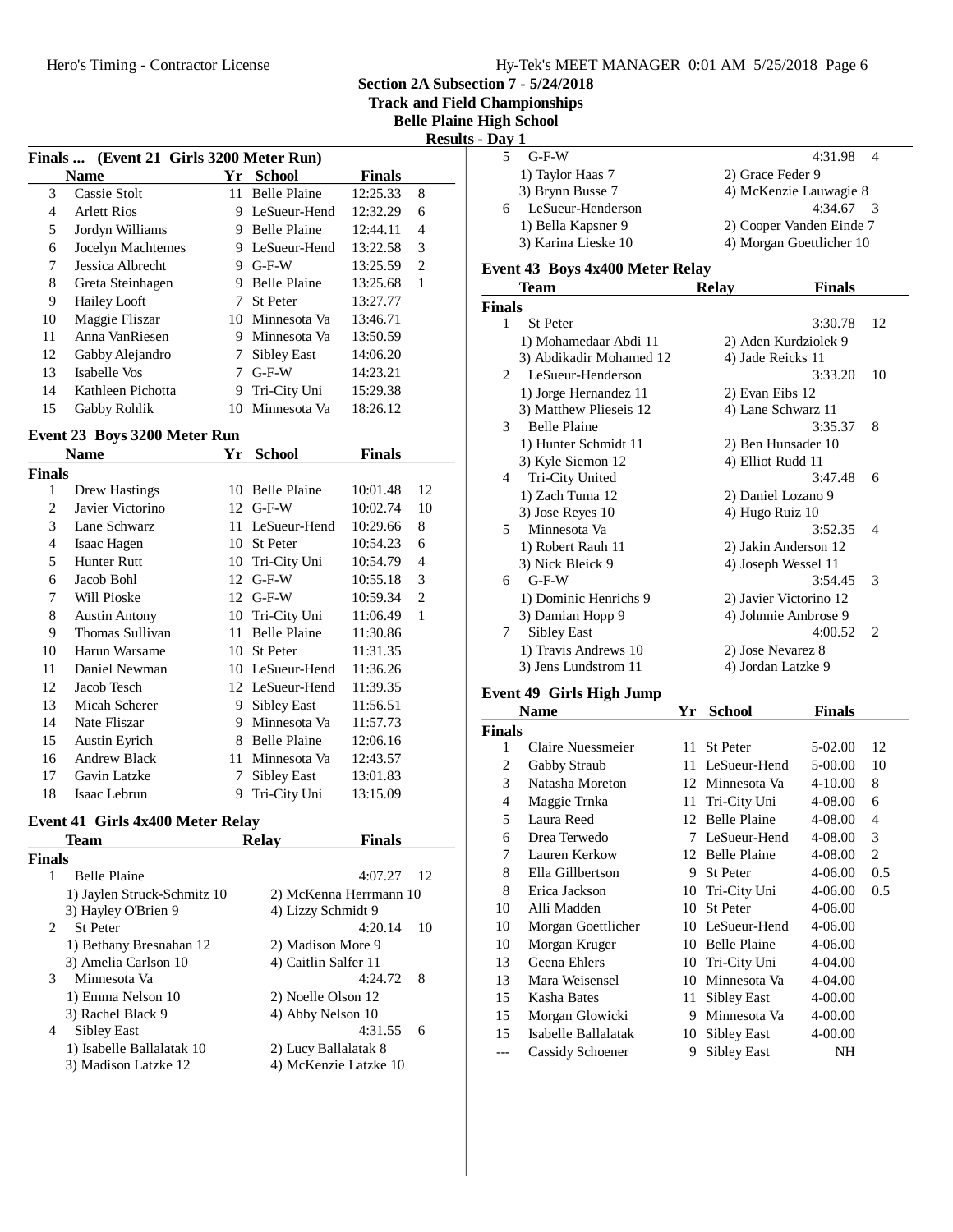**Section 2A Subsection 7 - 5/24/2018**

**Track and Field Championships**

**Belle Plaine High School**

| Results - | Dav |  |
|-----------|-----|--|
|-----------|-----|--|

|                    | <b>Event 51 Boys High Jump</b>      |     |                                     |               |                                  |
|--------------------|-------------------------------------|-----|-------------------------------------|---------------|----------------------------------|
|                    | <b>Name</b>                         | Yr  | School                              | <b>Finals</b> |                                  |
| <b>Finals</b>      |                                     |     |                                     |               |                                  |
| 1                  | William Clarke                      |     | 11 LeSueur-Hend                     | 6-00.00       | 12                               |
| 2                  | Logan Tesch                         |     | 12 Sibley East                      | 5-08.00       | 10                               |
| 3                  | James Victorino                     |     | 12 G-F-W                            | 5-08.00       | 8                                |
| 4                  | Kyle Siemon                         |     | 12 Belle Plaine                     | 5-06.00       | 6                                |
| 5                  | Lukas Graff                         |     | 9 LeSueur-Hend                      | 5-06.00       | 4                                |
| 6                  | Johnnie Ambrose                     |     | 9 G-F-W                             | 5-06.00       | 3                                |
| 7                  | Dillon Siegle                       |     | 10 Belle Plaine                     | 5-04.00       | $\overline{2}$                   |
| 8                  | Ryan Sandland                       |     | 9 St Peter                          | 5-04.00       | 1                                |
| 9                  | Andrew Kramer                       |     | 12 Minnesota Va                     | 5-04.00       |                                  |
| 10                 | Alex Bosacker                       |     | 8 St Peter                          | 5-02.00       |                                  |
| 11                 | <b>Martin Ortiz</b>                 |     | 12 G-F-W                            | 5-00.00       |                                  |
| 11                 | Joseph Wessel                       |     | 11 Minnesota Va                     | 5-00.00       |                                  |
| 11                 | <b>Josh Gregory</b>                 |     | 10 Belle Plaine                     | 5-00.00       |                                  |
| ---                | Caleb Brown                         |     | 10 Tri-City Uni                     | NH            |                                  |
| ---                | <b>Steve Miller</b>                 | 11  | Tri-City Uni                        | NH            |                                  |
| ---                | Jordan Latzke                       | 9   | Sibley East                         | NH            |                                  |
| ---                | Aaron Elseth                        | 8   | <b>Sibley East</b>                  | NH            |                                  |
|                    |                                     |     |                                     |               |                                  |
|                    | <b>Event 53 Girls Pole Vault</b>    |     |                                     |               |                                  |
|                    | <b>Name</b>                         | Yr  | <b>School</b>                       | <b>Finals</b> |                                  |
| <b>Finals</b><br>1 |                                     |     |                                     |               | 12                               |
|                    | Lauren Kerkow                       |     | 12 Belle Plaine<br>9 Belle Plaine   | 9-03.00       | 10                               |
| 2<br>3             | Lizzy Schmidt                       |     |                                     | 9-03.00       | 8                                |
| $\overline{4}$     | <b>Emily Gessner</b><br>Sarah Novak |     | 11 St Peter                         | 8-06.00       | 6                                |
| 5                  | Caitlin Salfer                      |     | 11 Tri-City Uni                     | 8-00.00       | $\overline{4}$                   |
| 6                  |                                     |     | 11 St Peter                         | 8-00.00       | $\overline{c}$                   |
|                    | Caitlyn Gare                        |     | 11 Tri-City Uni                     | 7-00.00       |                                  |
| 6                  | Jaylee Hanvelt<br>Alaina Herrmann   | 11  | Tri-City Uni<br><b>Belle Plaine</b> | 7-00.00       | $\mathfrak{2}$<br>$\overline{2}$ |
| 6                  |                                     | 8   |                                     | 7-00.00       |                                  |
| 9                  | <b>Bella Edmonds</b>                |     | 10 St Peter                         | 6-06.00       |                                  |
| 10                 | Kim Scheffler                       |     | 12 LeSueur-Hend                     | 6-00.00       |                                  |
| 11                 | Gabby Rohlik<br>Nicole Porter       |     | 10 Minnesota Va                     | 6-00.00       |                                  |
| ---                |                                     | 11- | Minnesota Va                        | NΗ            |                                  |
| ---                | Mehlayna Straub                     | 7   | LeSueur-Hend                        | NΗ            |                                  |
|                    | <b>Event 55 Boys Pole Vault</b>     |     |                                     |               |                                  |
|                    | <b>Name</b>                         | Yr  | <b>School</b>                       | <b>Finals</b> |                                  |
| <b>Finals</b>      |                                     |     |                                     |               |                                  |
| 1                  | Jackson Nesmoe                      | 11  | Tri-City Uni                        | 13-00.00      | 12                               |
| $\overline{c}$     | Conrad McCrady                      | 11  | Tri-City Uni                        | 12-00.00      | 10                               |
| 3                  | <b>Thomas Budin</b>                 | 11  | Tri-City Uni                        | 10-06.00      | 8                                |
| $\overline{4}$     | Kole Guth                           | 8   | St Peter                            | 9-06.00       | 6                                |
| 5                  | Dillon Siegle                       |     | 10 Belle Plaine                     | 9-00.00       | $\overline{4}$                   |
| 6                  | Carter Wendroth                     | 9   | St Peter                            | 8-06.00       | 3                                |
| 7                  | Derek Siegle                        |     | 10 Belle Plaine                     | 8-00.00       | 1.5                              |
| 7                  | <b>Matthew Plieseis</b>             |     | 12 LeSueur-Hend                     | 8-00.00       | 1.5                              |
| 9                  | Dylan May                           |     | 10 Belle Plaine                     | 7-06.00       |                                  |
| 9                  | Jesse Mercado                       |     | 9 LeSueur-Hend                      | 7-06.00       |                                  |
| 11                 | Brogan Hanson                       |     | 8 St Peter                          | 7-00.00       |                                  |
| 11                 | <b>Trent Fluegge</b>                |     | 10 Minnesota Va                     | 7-00.00       |                                  |
| 11                 | Charlie Macho                       | 9   | Minnesota Va                        | 7-00.00       |                                  |
|                    |                                     |     |                                     |               |                                  |

| Augie Fliszar<br>8 Minnesota Va<br>NH<br>$---$<br><b>Event 57 Girls Long Jump</b><br>Yr School<br><b>Finals</b><br><b>Name</b> | 7-00.00        |
|--------------------------------------------------------------------------------------------------------------------------------|----------------|
|                                                                                                                                |                |
|                                                                                                                                |                |
|                                                                                                                                |                |
|                                                                                                                                |                |
| Finals<br>Amelia Carlson<br>1<br>10 St Peter<br>16-08.75                                                                       | 12             |
| $\overline{c}$<br>Jaylen Struck-Schmitz<br>10 Belle Plaine<br>16-03.75                                                         | 10             |
| 3<br>Grace Factor<br>10 Tri-City Uni<br>15-11.00                                                                               | 8              |
| $\overline{4}$<br><b>Audrey Parrot</b><br>9<br>Sibley East<br>15-04.00                                                         | 6              |
| $G-F-W$<br>5<br>Carly Thompson<br>11<br>14-11.00                                                                               | 4              |
| Madi Dull<br>6<br>12 Tri-City Uni<br>14-09.00                                                                                  | 3              |
| 7<br>Natasha Moreton<br>12 Minnesota Va<br>14-08.25                                                                            | $\overline{c}$ |
| 8<br>McKenzie Latzke<br><b>Sibley East</b><br>10<br>14-08.00                                                                   | 1              |
| 9<br>St Peter<br>Nicole Schilling<br>10<br>14-02.00                                                                            |                |
| 10<br>9<br>St Peter<br>Kate Petersen<br>14-01.25                                                                               |                |
| 11<br><b>Ingrid Anderson</b><br>12 Minnesota Va<br>13-10.00                                                                    |                |
| <b>Brittany Teal</b><br>12<br>12 Belle Plaine<br>13-05.25                                                                      |                |
| 13<br>Jordyn Brownlee<br>9 Tri-City Uni<br>13-04.75                                                                            |                |
| <b>Brooke Willmsen</b><br>Sibley East<br>14<br>11<br>13-00.50                                                                  |                |
| 11 LeSueur-Hend<br>15<br>12-11.25<br>Alexis Ewanga                                                                             |                |
| 12 Belle Plaine<br>Alexia Siegle<br>12-07.00<br>16                                                                             |                |
| 17<br>Ella Beussman<br>9 Minnesota Va<br>12-04.00                                                                              |                |
| 18<br>12 LeSueur-Hend<br>Acy Adamzak<br>12-03.75                                                                               |                |
| Isabelle Vos<br>19<br>$G-F-W$<br>7<br>10-07.50                                                                                 |                |
|                                                                                                                                |                |
| <b>Event 59 Boys Long Jump</b>                                                                                                 |                |
| <b>Name</b><br><b>School</b><br><b>Finals</b><br>Yr                                                                            |                |
|                                                                                                                                |                |
| Finals                                                                                                                         |                |
| Logan Tesch<br>12<br><b>Sibley East</b><br>20-08.25<br>1                                                                       | 12             |
| $\mathfrak{2}$<br>William Clarke<br>LeSueur-Hend<br>11<br>20-03.75                                                             | 10             |
| 3<br>10 G-F-W<br><b>Tylor Hopp</b><br>18-10.50                                                                                 | 8              |
| $\overline{4}$<br>Jens Lundstrom<br><b>Sibley East</b><br>11<br>18-06.25                                                       | 6              |
| 5<br>11 LeSueur-Hend<br>Corey Steinborn<br>18-03.50                                                                            | 4              |
| 6<br><b>Elliot Barnes</b><br>10 Belle Plaine<br>17-02.25                                                                       | 3              |
| 7<br>Matt Skelly<br>10 LeSueur-Hend<br>17-02.00                                                                                | $\overline{c}$ |
| Carlos Ramirez<br>8<br>10 Minnesota Va<br>17-01.75                                                                             | 1              |
| 9<br>Jackson Nesmoe<br>Tri-City Uni<br>11<br>17-01.75                                                                          |                |
| 10<br>Nick Bleick<br>Minnesota Va<br>16-11.50<br>9.                                                                            |                |
| 11<br>9<br>$G-F-W$<br>16-04.00<br>Damian Hopp                                                                                  |                |
| 12<br>Tri-City Uni<br>Mike Fischer<br>16-03.00<br>11                                                                           |                |
| Tri-City Uni<br>13<br>8<br>Jordan Meyer<br>16-01.25                                                                            |                |
| 14<br>Matthew Beussman<br>Minnesota Va<br>10<br>16-00.00                                                                       |                |
| 15<br>Dominic Henrichs<br>9 G-F-W<br>15-11.50                                                                                  |                |
| Victor Baltierrez<br>10 Belle Plaine<br>16<br>15-03.00                                                                         |                |
| 17<br><b>Trevor Parrott</b><br><b>Sibley East</b><br>7<br>15-00.00                                                             |                |
| Carter Wendroth<br>9 St Peter<br>18<br>14-10.25                                                                                |                |
| 19<br>Max Larson<br>9 Belle Plaine<br>13-09.50                                                                                 |                |
| <b>Event 61 Girls Triple Jump</b>                                                                                              |                |
| <b>Finals</b><br>Name<br>Yr School                                                                                             |                |
| Finals                                                                                                                         |                |
| Amelia Carlson<br>St Peter<br>1<br>35-06.75<br>10                                                                              | 12             |
| $\overline{c}$<br>Malina Koepp<br><b>Belle Plaine</b><br>8<br>33-03.00<br>3<br>Alli Madden<br>St Peter<br>32-11.25             | 10<br>8        |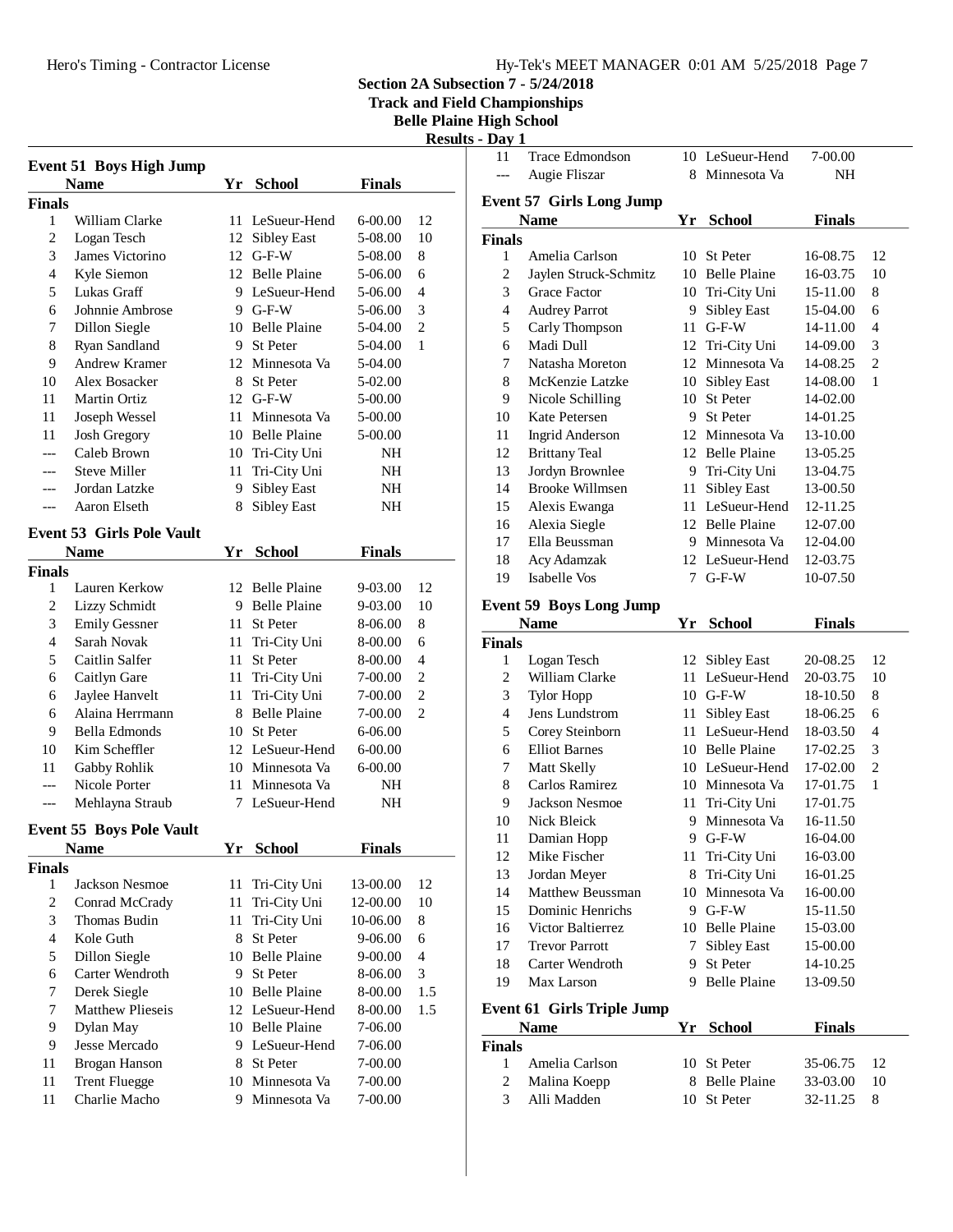| Hy-Tek's MEET MANAGER 0:01 AM 5/25/2018 Page 8 |  |  |  |
|------------------------------------------------|--|--|--|
|------------------------------------------------|--|--|--|

**Section 2A Subsection 7 - 5/24/2018**

**Track and Field Championships**

**Belle Plaine High School**

|                |                                      |    |                    |               |                | <b>Results - Day 1</b>  |
|----------------|--------------------------------------|----|--------------------|---------------|----------------|-------------------------|
|                | Finals  (Event 61 Girls Triple Jump) |    |                    |               |                | 11                      |
|                | <b>Name</b>                          |    | Yr School          | <b>Finals</b> |                | 12                      |
| 4              | Hannah Marzinske                     | 11 | Minnesota Va       | 32-05.00      | 6              | 13                      |
| 5              | Grace Factor                         |    | 10 Tri-City Uni    | 32-02.00      | $\overline{4}$ | 14                      |
| 6              | Erika Kaderlik                       | 9  | Tri-City Uni       | 30-09.50      | 3              | 15                      |
| 7              | Mehlayna Straub                      |    | 7 LeSueur-Hend     | 30-03.00      | $\overline{2}$ | 16                      |
| 8              | Rachel Black                         |    | 9 Minnesota Va     | 30-01.50      | 1              | 17                      |
| 9              | <b>Brittany Teal</b>                 |    | 12 Belle Plaine    | 29-09.75      |                | 18                      |
| 10             | Ari Koepp                            |    | 9 Belle Plaine     | 29-09.00      |                | 19                      |
| 11             | McKenzie Latzke                      |    | 10 Sibley East     | 29-03.50      |                | 20                      |
| 12             | Reese Portugue                       |    | 10 St Peter        | 29-02.50      |                | 21                      |
| 13             | McKenzie Lauwagie                    |    | 8 G-F-W            | 28-10.50      |                | <b>Event</b>            |
| 13             | Kaitlyn Lee                          |    | $10$ G-F-W         | 28-10.50      |                | N                       |
| 15             | Naomi Anderson                       |    | 9 Minnesota Va     | 28-10.00      |                | <b>Finals</b>           |
| 16             | <b>Madison Latzke</b>                |    | 12 Sibley East     | 28-09.50      |                | $\mathbf{1}$            |
| 17             | Rylie Lynch                          |    | 11 LeSueur-Hend    | 27-05.75      |                | $\overline{c}$          |
| 18             | Marissa Gare                         | 9  | Tri-City Uni       | 27-04.75      |                | 3                       |
| 19             | Mara Latzke                          | 7  | Sibley East        | 27-00.00      |                | $\overline{\mathbf{4}}$ |
| 20             | Mia Johnson                          |    | 8 G-F-W            | 26-04.50      |                | 5                       |
|                | <b>Event 63 Boys Triple Jump</b>     |    |                    |               |                | 6                       |
|                | <b>Name</b>                          | Yr | <b>School</b>      | <b>Finals</b> |                | 7                       |
| <b>Finals</b>  |                                      |    |                    |               |                | 8                       |
| 1              | Logan Tesch                          |    | 12 Sibley East     | 45-00.00      | 12             | 9                       |
| $\overline{c}$ | William Clarke                       |    | 11 LeSueur-Hend    | 42-10.00      | 10             | 10                      |
| 3              | Jared Miller                         |    | 12 LeSueur-Hend    | 40-06.50      | 8              | 11                      |
| $\overline{4}$ | Dan Cooper                           |    | 10 Belle Plaine    | 38-11.00      | 6              | 12                      |
| 5              | <b>Thomas Budin</b>                  | 11 | Tri-City Uni       | 37-07.50      | 4              | 13                      |
| 6              | Joey Goeglin                         | 9. | Minnesota Va       | 36-10.50      | 3              | 14                      |
| 7              | Cory Becker                          |    | 12 G-F-W           | 36-01.00      | $\overline{2}$ | 15                      |
| 8              | Nathan Fogal                         |    | 9 St Peter         | 35-04.00      | 1              | 16                      |
| 9              | Matthew Beussman                     |    | 10 Minnesota Va    | 35-02.50      |                | 17                      |
| 10             | Nick Bleick                          | 9. | Minnesota Va       | 35-00.00      |                | 18                      |
| 11             | <b>Riley O'Malley</b>                |    | 9 Tri-City Uni     | 34-03.00      |                | 19                      |
| 12             | Jordan Latzke                        | 9  | <b>Sibley East</b> | 33-11.50      |                | 20                      |
| 13             | Lucas Tesch                          |    | 10 Sibley East     | 33-04.50      |                | ---                     |
| 14             | Max Rieke                            |    | 10 G-F-W           | 32-07.25      |                | <b>Event</b>            |
| 15             | Marco Reyes                          | 7  | Tri-City Uni       | 31-07.00      |                |                         |
| 16             | Dylan May                            |    | 10 Belle Plaine    | 30-06.75      |                | Ŋ<br><b>Finals</b>      |
| 17             | Aiden Fogarty                        |    | 10 Belle Plaine    | 30-03.50      |                | 1                       |
| ---            | <b>Tylor Hopp</b>                    |    | 10 G-F-W           | ND            |                | $\overline{c}$          |
|                | <b>Event 65 Girls Discus Throw</b>   |    |                    |               |                | 3                       |
|                | <b>Name</b>                          |    | Yr School          | <b>Finals</b> |                | $\overline{4}$          |
| <b>Finals</b>  |                                      |    |                    |               |                | 5                       |
| 1              | Jordan Keeley                        |    | 12 St Peter        | 125-05        | 12             | 6                       |
| 2              | Madi McGrane                         |    | 10 Belle Plaine    | 102-09        | 10             | 7                       |
| 3              | Tia Schott                           |    | 12 St Peter        | 98-05.50      | 8              | 8                       |
| $\overline{4}$ | Dana Bach                            |    | 12 LeSueur-Hend    | 95-03.50      | 6              | 9                       |
| 5              | Olivia Schwarzrock                   |    | 8 G-F-W            | 93-07         | 4              | 10                      |
| 6              | Abby Nelson                          |    | 10 Minnesota Va    | 92-01.50      | 3              | 11                      |
| 7              | Maggie Trnka                         | 11 | Tri-City Uni       | 92-00         | 2              | 12                      |
| 8              | Acy Adamzak                          |    | 12 LeSueur-Hend    | 91-07         | 1              | 13                      |
| 9              | Sarah Lenz                           |    | 9 Belle Plaine     | 81-08         |                | 14                      |
| 10             | Aryanna Mulroy                       |    | 12 Belle Plaine    | 78-06.75      |                | 15                      |
|                |                                      |    |                    |               |                |                         |

| Day                 |                                   |    |                             |                      |                |
|---------------------|-----------------------------------|----|-----------------------------|----------------------|----------------|
| 11                  | Marissa Gare                      | 9  | Tri-City Uni                | 77-05.50             |                |
| 12                  | <b>Brooke Willmsen</b>            | 11 | <b>Sibley East</b>          | 76-07                |                |
| 13                  | McKenna Kiel                      | 10 | $G-F-W$                     | 75-06                |                |
| 14                  | Alexis Freeman                    |    | 10 Tri-City Uni             | 74-06                |                |
| 15                  | Grace McDonald                    |    | 10 LeSueur-Hend             | 73-10                |                |
| 16                  | Mara Weisensel                    |    | 10 Minnesota Va             | 73-04.50             |                |
| 17                  | <b>Emily Fugon</b>                |    | 9 St Peter                  | 72-08                |                |
| 18                  | Isabel Figueroa                   |    | 10 Sibley East              | 70-10                |                |
| 19                  | Emma Niebuhr                      |    | 9 Minnesota Va              | 63-08.50             |                |
| 20                  | Eleanor Kreft                     |    | 8 Sibley East               | 61-11.50             |                |
| 21                  | Kylie Unger                       |    | 9 G-F-W                     | 50-07.50             |                |
|                     |                                   |    |                             |                      |                |
|                     | <b>Event 67 Boys Discus Throw</b> |    |                             |                      |                |
|                     | <b>Name</b>                       | Yr | <b>School</b>               | <b>Finals</b>        |                |
| <b>Finals</b>       |                                   |    |                             |                      |                |
| 1                   | Jacob Willmsen                    | 12 | <b>Sibley East</b>          | 136-02               | 12             |
| $\mathfrak{2}$      | Gabe Webster                      | 11 | LeSueur-Hend                | 134-07               | 10             |
| 3                   | Wyatt Kiel                        |    | 12 G-F-W                    | 134-00               | 8              |
| $\overline{4}$      | McKray Schmidt                    |    | $11$ G-F-W                  | 125-01               | 6              |
| 5                   | Drew Spellman                     |    | 12 Belle Plaine             | 121-04               | 4              |
| 6                   | Noah Dauwalter                    |    | 11 Belle Plaine             | 118-01               | 3              |
| 7                   | Wes Kim                           |    | 11 LeSueur-Hend             | 117-04               | $\overline{c}$ |
| 8                   | Jackson Burdorf                   |    | 9 Sibley East               | 107-11               | 1              |
| 9                   | <b>Alex Nowak</b>                 |    | 12 Belle Plaine             | 106-07               |                |
| 10                  | <b>Carter Burns</b>               |    | 10 G-F-W                    | 105-09               |                |
| 11                  | Kyle Goblirsch                    |    | 10 Minnesota Va             | 98-09.50             |                |
| 12                  | Jose Reyes                        |    | 10 Tri-City Uni             | 88-05                |                |
| 13                  | Eli Hunt                          |    | 10 St Peter                 | 86-02                |                |
| 14                  | Joe Gregor                        |    | 10 Tri-City Uni             | 83-10                |                |
| 15                  | <b>Brenden Lapp</b>               |    | 11 LeSueur-Hend             | 83-08                |                |
| 16                  | Hayden Thole                      |    | 11 St Peter                 | 82-00                |                |
| 17                  | <b>Braedon Flunker</b>            |    | 9 Minnesota Va              | 80-01                |                |
| 18                  | Steve Miller                      |    | 11 Tri-City Uni             | 72-04                |                |
| 19                  | Lincoln Suedbeck                  |    | 8 Sibley East               | 65-08                |                |
| 20                  | <b>Bryant Karstens</b>            |    | 9 Minnesota Va              | 60-00                |                |
| ---                 | Ryan Sandland                     | 9. | St Peter                    | ND                   |                |
|                     | <b>Event 69 Girls Shot Put</b>    |    |                             |                      |                |
|                     |                                   |    |                             | <b>Finals</b>        |                |
|                     | <b>Name</b>                       |    | Yr School                   |                      |                |
| <b>Finals</b>       |                                   |    |                             |                      |                |
| 1<br>$\overline{c}$ | Dana Bach<br><b>Bailey Nesje</b>  | 12 | 12 LeSueur-Hend<br>St Peter | 35-01.00<br>33-04.00 | 12<br>10       |
| 3                   | Sarah Lenz                        | 9. |                             |                      |                |
|                     |                                   |    | <b>Belle Plaine</b>         | 33-03.50             | 8              |
| $\overline{4}$      | Maggie Trnka                      | 11 | Tri-City Uni                | 32-11.50             | 6              |
| 5                   | Emma Nelson                       | 10 | Minnesota Va                | 31-09.00             | 4              |
| 6                   | Jordan Keeley                     |    | 12 St Peter                 | 31-07.50             | 3              |
| 7                   | Lily Beneke                       | 10 | <b>Sibley East</b>          | 31-04.50             | $\overline{c}$ |
| $\,8\,$             | Olivia Schwarzrock                | 8  | $G-F-W$                     | 29-02.00             | $\mathbf{1}$   |
| 9                   | Leah Lenz                         | 8  | <b>Belle Plaine</b>         | 28-11.00             |                |
| 10                  | <b>Brooke Willmsen</b>            | 11 | Sibley East                 | 28-10.00             |                |
| 11                  | Acy Adamzak                       | 12 | LeSueur-Hend                | 28-07.25             |                |
| 12                  | Tia Schott                        |    | 12 St Peter                 | 28-00.00             |                |
| 13                  | Marissa Gare                      | 9  | Tri-City Uni                | 27-07.50             |                |
| 14                  | Alexis Ewanga                     | 11 | LeSueur-Hend                | 27-01.00             |                |
| 15                  | Nicole Porter                     | 11 | Minnesota Va                | 26-03.50             |                |